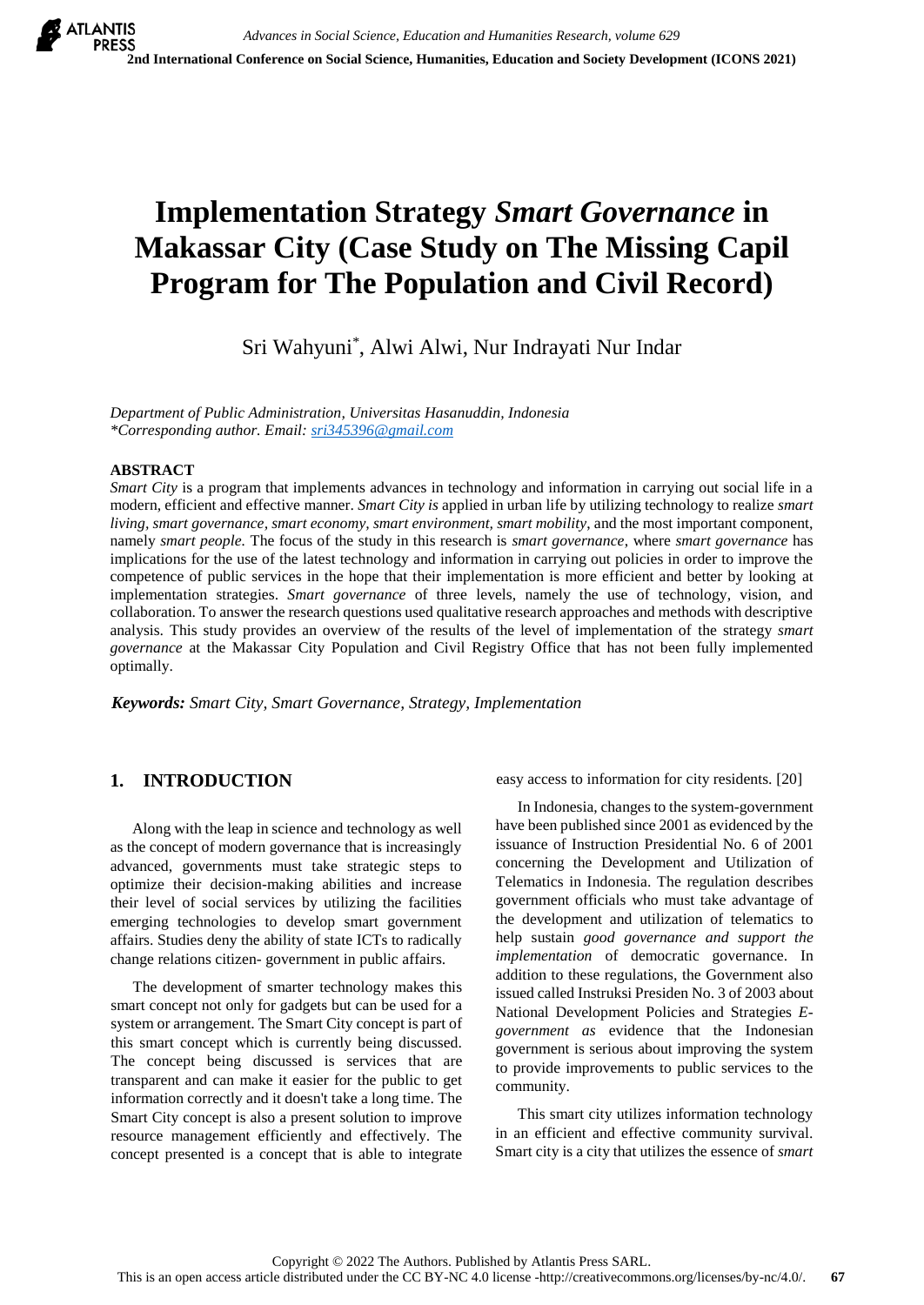*living, smart government, smart economy, smart environment, smart mobility*, and the most important thing in carrying it all out is *smart people*. [9]

The six indicators above are the basis for supporting Makassar City as a *smart city*. In terms of research, researchers focus on indicators *smart governance*, because *smart governance* a well-planned can be the main foundation in realizing implementation *smart city*. If *smart governance is not* implemented, the smart city will not be realized [19]. Therefore, *smart governance is planned* based on the guidelines and in accordance with *the smart city* concept and the planning planning concept that has been developed through the *framework* that has been created. *Smart governance* is the most important parameter in running a government that must have important aspects in it.

*Smart Governance* is a basic concept in improving governance by implementing the use and utilization of information technology that is integrated with the internet. The use of information technology can in fact help the government in order to improve participation in the world of politics, implement government programs, or complete public service facilities that have received less attention. The increasing participation of technology in its benefits to urban systems is making governments consider the role they should have in a knowledge-based society. This is called "Smart Governance".

*Smart Governance* has implications for the development of quality public services. The form of service provided to the community as a form of responsibility is carried out by centralizing integrated services. As a result of the system being able to support and guarantee effective services and easy access. *Smart governance* is the focus of the author's research because it is able to answer questions about what is the relationship between smart governance itself and the quality of public services in the future that will be able to create services that can be categorized as efficient and better, the best leadership, and how a public service activity can be carried out. Mobile and provide views to every government agency to make government policies through various innovations. Innovative public sector so that the community can provide feedback by participating.

The implementation of public service policies in Indonesia has become a strategic focus due to the improvement in the quality of government policies in this field that seems stagnant, even though the resulting impacts are spread to various fields and elements of life starting from the economic, cultural and socio-political side, as well as fields other [15]. The standardization of a service to the community is used as an indicator of the implementation of public services as well as a guide in

the parameters for improving the quality of services which is the obligation of policy makers to provide services to the community by providing quality, fast, comfortable services, and access to receive these services is adequate and measurable, but all those dreams seemed to vanish like a false promise by seeing with naked eyes that the quality of service in Indonesia which is still convoluted, makes standardization of service quality in Indonesia far from effective, evidence of discrimination is the beginning of the destruction of a country's services.

The city of Makassar has begun to aggressively use ICT in running its government as a form of embodiment of a *smart city*. The beginning of the Movement Towards 100 Smart Cities was officially announced on May 22, 2017 by a combination of various government agencies, namely from the Kominfo, Ministry of Home Affairs, Ministry of PUPR, and also Bappenas. This support underlies the Dukcapil (Population and Civil Registry) Office of the Makassar City Government to take part in implementing a smart *city* through the concept of *smart governance* by launching a program as a form of embodiment of improving public services in the city of Makassar, namely the "Rindu Capil" or Online Queue program. The purpose of the implementation of Rindu Capil by Dukcapil of Makassar City Government as a waiting list for online services using a website basis. The implementation is that all services can be accessed by the public using the internet in opening a website to register. The public is given a choice for the next 14 days to schedule their visit and there are service options and a list of documents that need to be prepared based on the service choice regulations. This program is designed exclusively to make it easier for the public to monitor actual public services.

In accordance with the background that the author has explained, in order to carry out the research, the author is interested in conducting a study to find out the strategy implementation implemented smart governance by the Makassar City Dukcapil Service.

## **2. LITERATURE REVIEW**

#### *2.1. Smart Governance*

*Smart Governance* is often used also to describe the activities involved "in new technologies combined with innovative strategic policies to achieve more resilient and superior governance structures and government infrastructure" [11]. Another opinion came from experts Mellouli, Luna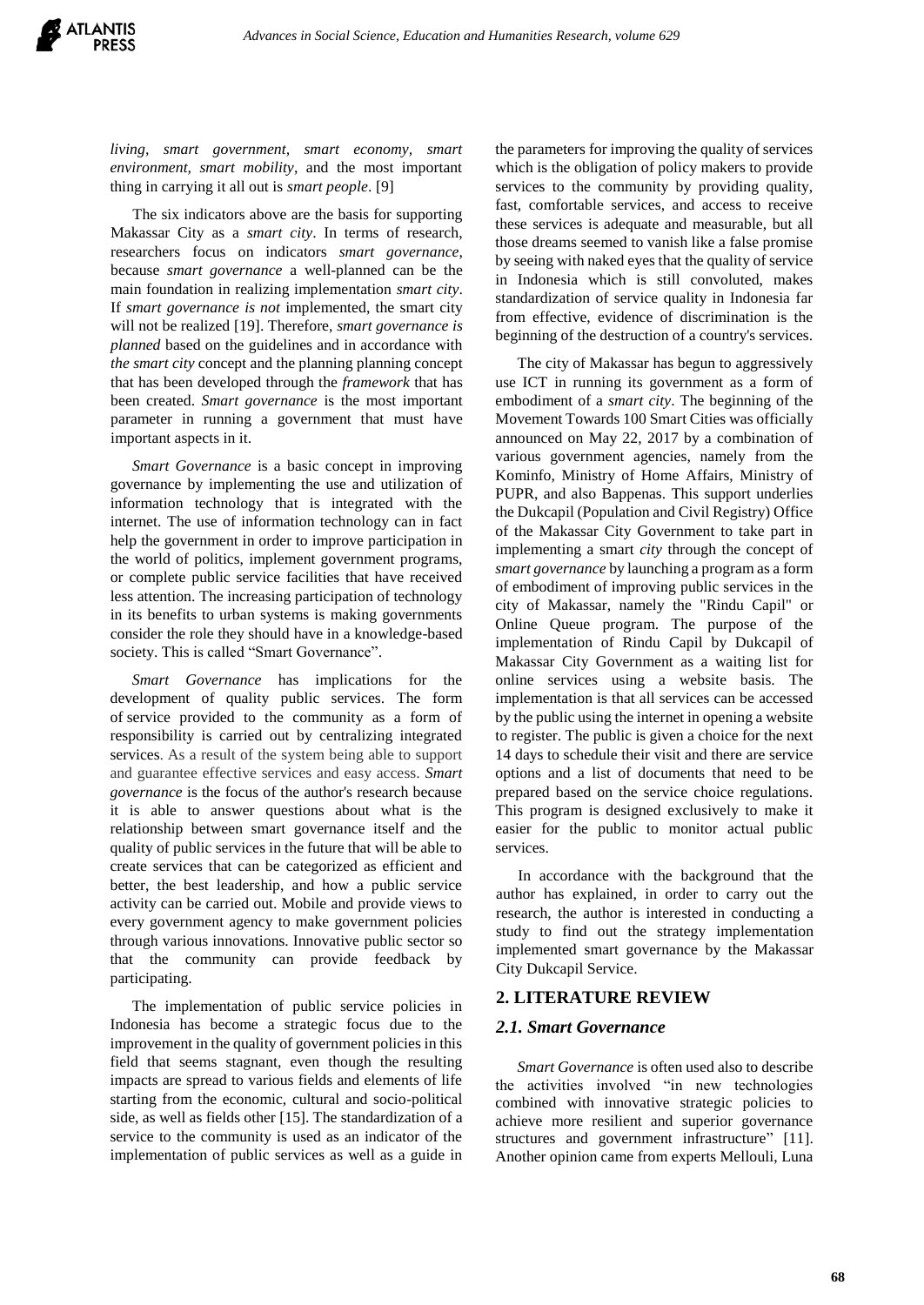Reyes and Zhang [16] who wrote that smart governance is the widespread use of technology by the government, which focuses on two important things, namely the movement to open data and technology everywhere, so that it can see the problem is what actually happens in the community so as to be able to build better relations between the government and its citizens, the state, private organizations, NGOs, and other governments.

Giffinger et al [10] suggests that *smart governance divides* several aspects, namely as a participant in political and administrative services for the community. Smart governance is the promotion of smart city initiatives. Then according to Walravens defines smart governance as the procedures taken in making decisions and the process of selecting implementation decisions that use network technology. [22]

*Smart Governance* according to Anthopaulus & Reddick which explains that smart governance is part of a smart city that is devoted to discussing the ability of local governments to discuss the performance of local governments in providing services to the community. Smart governance can be interpreted as the application of technology and information in improving the quality of decision making government policies and collaborative governance. [3]

#### *2.1.1 Desired Results of Smart Governance*

Meijer and Bolivar [7] share some of the desired outcomes of *smart governance,* namely:

*First,* several authors underline the influence of *smart governance* on the economic increasing of cities. Kourtit, Nijkamp, and Arribas [12] and Batagan [5], for example, show that *smart governance* helps drive the city's economic performance grows as expected in the improvement of public service to citizen.

*Second,* many researchers define and conclude that public services are the ideals of government. Batagan, for example, points out that smart governance is collaboration between departments and with communities to make services truly citizen-centred. [5]

*Third*, the disconnection of social relations by the community is a problem that is often found in urban areas. This makes the government feel pressured because it is required to make and improve policies that provide access and provide the same facilities to provide greater benefits in improving living standards. These policies have been carried out with the topic "Smart governance" with the goal of achieving social equity for all urban residents in public services.

*Fourth, the improvement* of an environmentally friendly system is one of the expectations of the impact of *smart governance*. In this case, Batagan think that "smart systems represent fully support in the context of urban development, that result in build a sustainable city". [5]

*Fifth,* several authors reveal ''*e-governance* the ability of government institutions that become references to interact with the public online in carrying out public services and fulfilling the mandates that have been established'' [17]. Smart governance is always considered part of the new innovation that is used to *"e-democracy*". [11]

*Sixth,* several authors point out that branding city is the main outcome sought from *smart governance*. In this case, shows the concept of *"smart governance*" is just a label related to the managerial competence of city government to show the intelligence of life in the city [6]. Point out that "local governments only aim to get a better position in the ranking of cities by ignoring their objectives and effective in making strategic plans". Therefore, improving the image of the city is another expected result of *smart governance*. [10]

*Seventh*, the main ambition of smart city planning is to make better use of available resources: efficient governance, systems *Smart governance* helps regulate and provide efficiency in implementing community services [6]. Intelligence in the management system has a positive effect on administrative functions. [10]

Eighth, Smart governance has the goal of increasing the number of citizens with higher education in cities. Smart cities aim to become centers of higher education. People who pursue higher education are likened to someone who plays an important role in the growth of smart cities, and therefore smart governance aims to strengthen this process*.* [24]

*Ninth*, the expected final result is preparedness for disaster management. The system should always be available. In the face of a disaster, cities are required to respond quickly to emergency conditions and manage balanced risks. [1]

These results can be categorized into (1) firstorder results or improvements in the government system so as to implement efficient and effective policies, including disaster mitigation preparedness; (2) second-order outcomes or changes in government positions vis-a-vis other urban actors (community-centred services, community-based relationships, and strong citizen brands); and (3) third-level or urban development outcomes covering a growing economy, social inclusion, ecological performance and community education.

#### *2.1.2. Implementation Strategy to Realize Smart Governance*

Based on the analysis of Meijer and Bolivar, identify implementation strategies to realize smart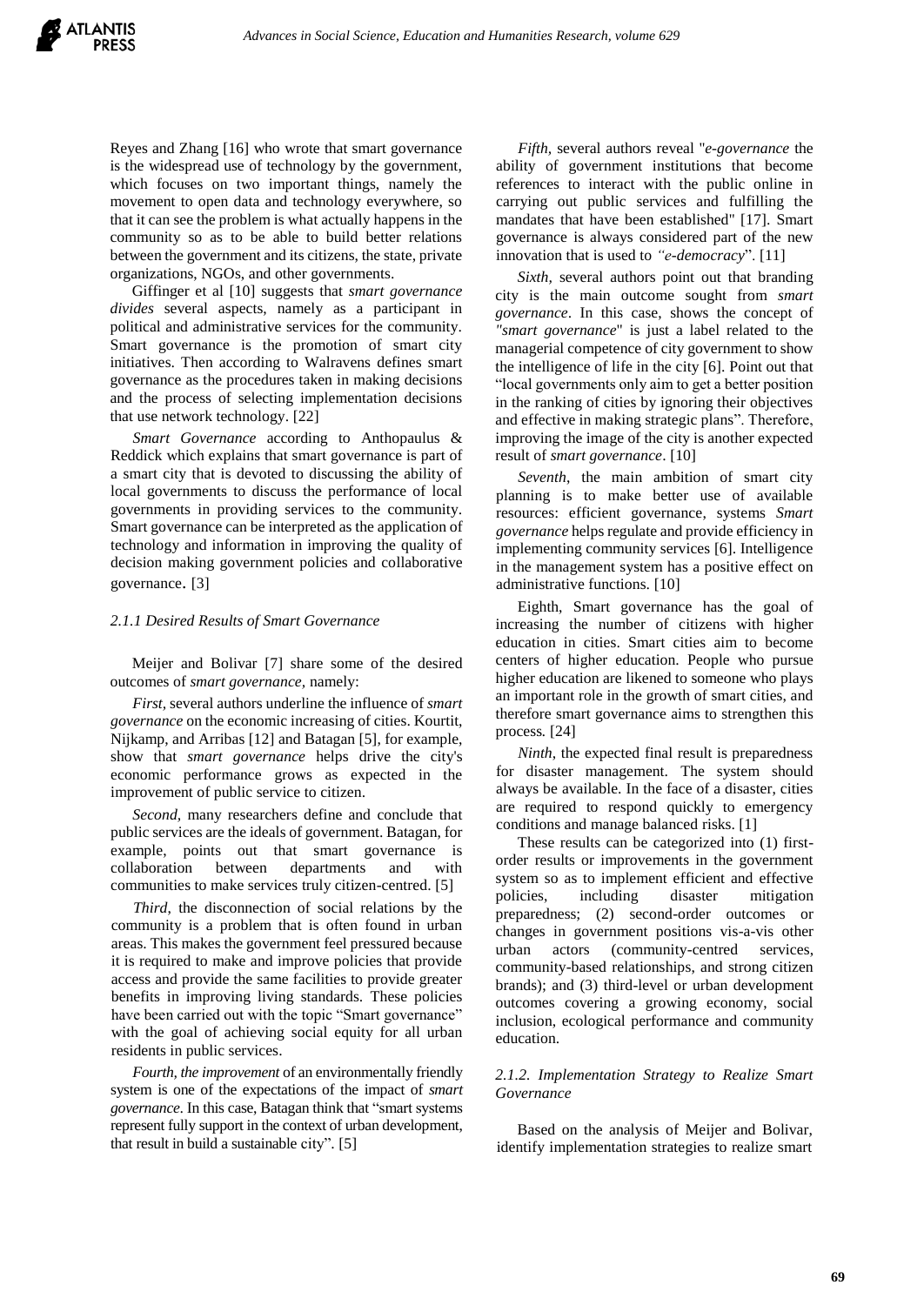

governance as follows: [7]

- a. Legislation is a key aspect for *smart cities*. In this regard, "what is needed not only for cities but also for governance and governance at every level is a new framework that takes into account the broad access to information that contemporary citizenship makes possible". In smart cities, ''ICTs will be central, but so will issues of responsibility, openness, transparency, access to public data and the regulations that additional national government agencies may impose on what and how and where and why citizens can affect their municipal governance". [6]
- b. Policies to promote smart city initiatives and projects are seen as important for smart city implementation. Several authors point out that the best governance is to promote smart city initiation. Governments in smart cities should promote policies oriented towards strengthening innovation systems, specifically focusing on knowledge that may be more fundamental, and on cultural development needs to be developed, carefully constructed by the governing authorities. [13]
- c. Use of ICT for municipal government. According to Batty et al, the first major change in the context of smart cities is the development of information infrastructure that sustains cities through distributed computing and networks that are available to everyone with a device that can access the infrastructure. The fact that such an infrastructure is now available requires coordination in order for services to be delivered effectively [6]. Within this framework, the government plays a dual role in promoting smart cities. On the one hand, the city government must carry out a city service transformation project that must operate in order to achieve certain policy objectives (implementation processes) and organizational goals (decisionmaking) [22]. To achieve this goal, the system *smart governance must* enable collecting data and information related to public management with a network of instruments. On the other hand, the government must also support the development of technology and service models in Smart City. [2]
- d. An integral vision for the smart city is seen as essential for its proper realization. Previous research has shown that smart governance is a much more powerful function of intelligence to coordinate the various components that make up a smart city. Smart governance is a collection of principles, factors and competencies that are the elements that make up governance that has the capacity to solve problems and interests of the community [23]. In smart governance systems, government remains a mechanism for collective action, but often, "as organizers and advocates rather than the first movers of society". [14]

e. The final aspect of implementation is collaborative governance. Smart cities need smart systems to enhance collaboration between departments and with communities. "Smart governance is an arrangement that utilizes community-based innovation and connectivity that utilizes technological developments is a smart strategy" [21]. Therefore, smart governance is the activity of coordinating communication to achieve common goals through collaboration. [23]

This review highlights two main aspects of implementing strategies for realizing smart governance: ideas and actions. The integral vision of the city is a guiding idea, and this translates into legal, technological, policy and collaborative action. This implementation requires action in different but interrelated domains guided by an overarching perspective on smart governance.

#### *2.2. Miss Capil*

Capil Missis a policy issued by the Dukcapil Office of Makassar City as a form of concern for improving services to residents.

Today, policy makers in Indonesia have tried and made emergency efforts in order to improve the country's economic sector and continue to run. The government's job is to provide public services online. In addition to support industry 4.0 changes, the government should make policies to improve and enhance competitive competition and strive to become superior.

In Indonesia, the implementation of public services is a strategic policy theme because there is no improvement in providing public services to the community, even though the impact of this can be widespread. This is because the scope of community life in the economic, social, political, cultural, and other sectors is touched by public services. [15]

The fact is that the implementation of public services carried out both at the central and regional levels is still not efficient and effective, both in terms of service quality and human resources are not qualified. This fact is obtained from the frequent complaints and complaints made by the public, in which the community demands that public services be provided better and whose improved quality is.

Responding to complaints submitted by the community as users of the service. Dukcapil Regarding the queue of public services that take a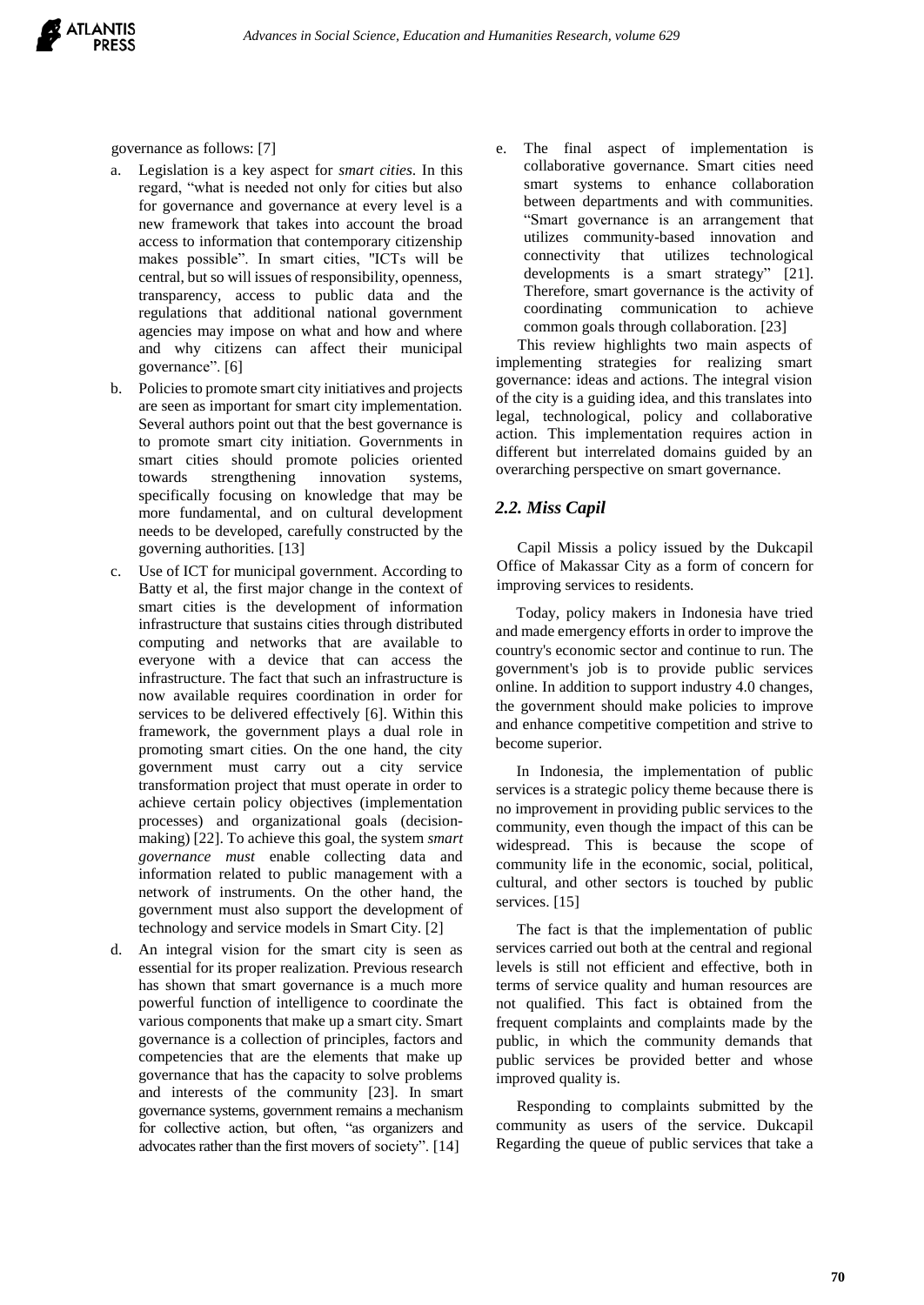long time in service delivery, this is a benchmark for implementing smart governance. One of the causes of community dissatisfaction with the services provided is that people have to queue for a long time. The application of Smart Governance in public services itself in Makassar City is very much.

Miss capil came to answer these complaints. This policy, called Rindu capil, was used at the beginning of the inauguration for the people of Makassar City in 2019. Rindu Capil is a policy where people can queue online through the web provided, by opening the website they can register online. The public can arrange their attendance within 14 days and the types of services and information on file requirements are provided in accordance with the services needed. The Miss Capil program is also designed in real time and can be seen by the public when accessing the web so that the remaining queues to be served can be known. Thus, people can adjust their attendance time to the queue number they get so they can measure their arrival so they don't have to wait long.

Then for people who don't understand how to access the Rindu Capil web, the Makassar City Disdukcapil has prepared officers to direct and provide assistance so that people can take advantage of the website. There are around 600 queues at the Makassar City Disdukcapil per day and can be accessed through the www.dukcnapilmakassar.co.id page.

### **3. RESEARCH METHODS**

The author conducted this research in the period from September to October 2021. The location of this research is at the Makassar City Dukcapil Office and the Service Kominfo Makassar.

The research method used is qualitative with descriptive type which is not hypothesis testing but to describe related to the strategic implementation of *smart governance*. Research focus leads to strategy implementation *smart governance* that has been carried out in the service sector. The success rate of the smart governance strategy is obtained by looking at three aspects, namely the use of technology, vision, and collaboration.

The information needed in the research carried out was obtained directly from the Head of Service Innovation of the Dukcapil Service, Information Systems Analysts, Data Managers of the Innovation Section, and the community, as well as from the City Communication and Information Office

Makassar there were two informants namely the Head of Broadcasting and Media Partnerships Section, and Staff Applications and Telematics. The data collection was carried out using the interview method, observing (observation), and documents obtained from informants who had a relationship with the problems formulated in the research carried out.

In this study, data sources were used from primary data that had been collected and obtained directly from informants or their initial origin. Furthermore, data from interviews, observations, and documentation and secondary data are generated from existing sources, and the review process is from literature, government regulations, study materials, files obtained from places that the authors examine. Meanwhile, within the framework of the data, three triangulations were carried out, namely source triangulation, time triangulation and technical triangulation.

## **4. RESULTS AND DISCUSSION**

## *4.1. Smart Governance Implementation Strategy in Makassar City (Case Study on Miss Capil Program)*

#### *4.1.1. Use of Technology*

The first thing that is important to develop in the smart city concept is the construction of an information infrastructure that supports cities through distributed computing and networks that are available to everyone with devices that can access the infrastructure. The reality is that such infrastructure is now available and requires synergy in order to provide optimal public services.

Based on the results of research on the use of technology at the Dukcapil Office of Makassar City to apply smart governance to provide services, it can be considered effective because of the miss capil program which is a breakthrough to reduce long queues when providing services. This program helps the community to get more efficient and effective services because people can get a queue number even at home, meaning this program makes it easy for the community to get a queue number. The Miss Capil program is an application to take queues online based on a website for the people of Makassar City. On the website, the public can choose their attendance schedule within a span of 14 days and has provided the types of services that can be selected according to their needs along with information on the requirements for service requests selected. The Miss Capil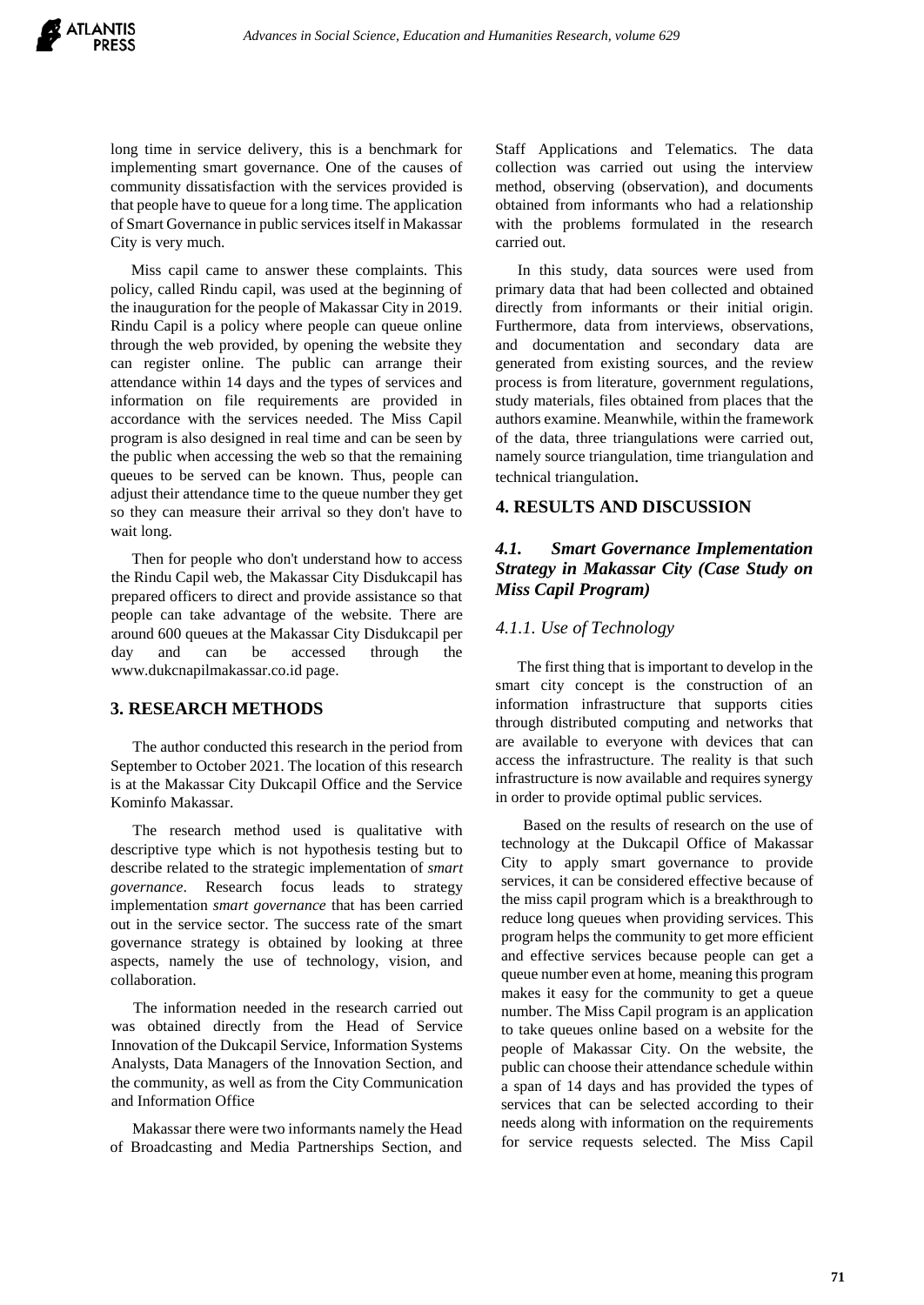program is also designed in real time so that people can get queue numbers, people can see queue numbers directly through a real time system so they can find out people who have not been served, then are able to adjust the time with the queue numbers obtained in order to measure their arrival at the location so that no need to wait long and more efficient. This proves that the Dukcapil Office of Makassar City pays attention to the source of the community's problems, considering that people are now good at judging whether an agency is good or not in providing services, whether or not they have been served for a long time.

#### *4.1.2. Vision*

A integrated vision in implementing smart cities is important to be realized properly. Previous research has shown that smart governance is an intelligence competency with a much better capacity to coordinate all elements that support smart cities. Several components such as principles, factors and competencies are elements that make up governance that has the capacity to solve problems and interests of the community [23]. In smart governance, governments are obliged to make collective policies and structured actions, but oftentimes, "as organizers and advocates rather than the first movers of society". [14]

Based on the results of research related to the vision that is used as the direction of achieving the goals to be achieved, namely the vision that reads "Makassar towards orderly ownership and civil registration", to achieve this it is necessary to build a strategic plan to make that dream come true. The real proof of strategic plan designed to achieve mission the is to innovate. Innovation is seen as a strategic way to make an organization able to compete in the current era of globalization. Every agency in the city of Makassar is required to make breakthroughs to support Makassar as a smart *city*. The steps taken are to make Makassar a *smart governance*. *Smart Governance* can be realized by creating innovations by utilizing the current state of technology.

This has been carried out by the Dukcapil Office of the Makassar City Government by launching an idea in the form of program output by utilizing technology as the main key, one of which is the miss capil program. Miss capil or online queues are an answer to the demands of the community regarding service delivery and also as a realization of the vision that has been the aspiration of the community and government.

## *4.1.3. Collaborative*

The final aspect of implementation is collaborative

governance. Smart cities need smart systems to enhance collaboration between departments and with communities. "Smart governance is leveraging community-based innovation and connectivity utilizing technological developments is strategy a smart" [21]. Therefore, *smart governance* is the activity of coordinating communication to achieve common goals through collaboration [23]. The aspect collaborative is a very important indicator to realize a city into smart governance to be named a *smart city*.

Based on the results of research on cooperation, the authors found that this strategy has been implemented effectively by the Dukcapil of Makassar City by collaborating with the Makassar City Communication and Information Office. This collaboration is carried out because the Diskominfo is a server for providing network to Disdukcapil, the network speed provided by the server (Diskominfo) is considered very helpful in accelerating the service acceleration process at Disdukcapil because the resulting network speed is able to provide satisfactory results when the Miss Capil program is run. Collaboration from the government, namely with PT. Telkom and for collaboration from the private sector, namely Lintasarta, although it is not directly related to the Disdukcapil party, it is directly related to the Diskominfo party.

However, the problem here is that the collaboration between Disdukcapil and the community itself has not been effective, this is because community participation related to this program is still relatively low for various reasons including online-based services which are considered too complicated and there are still many people who are technology stuttering and other problems are still there are people who don't have an android phone so they can't apply the program.

#### **5. CONCLUSION**

## *5.1. Conclusion*

(1) The use of technology at the Dukcapil Office of Makassar City to be one of the agencies that implement the Civil Service Missing *smart governance* in providing services can already be considered effective, as evidenced by the program which is a breakthrough to reduce long queues when providing services. (2) The vision aspect has also been fairly effective, we can see this with the launch of innovations by the Dukcapil of Makassar City by utilizing technology, one of which is the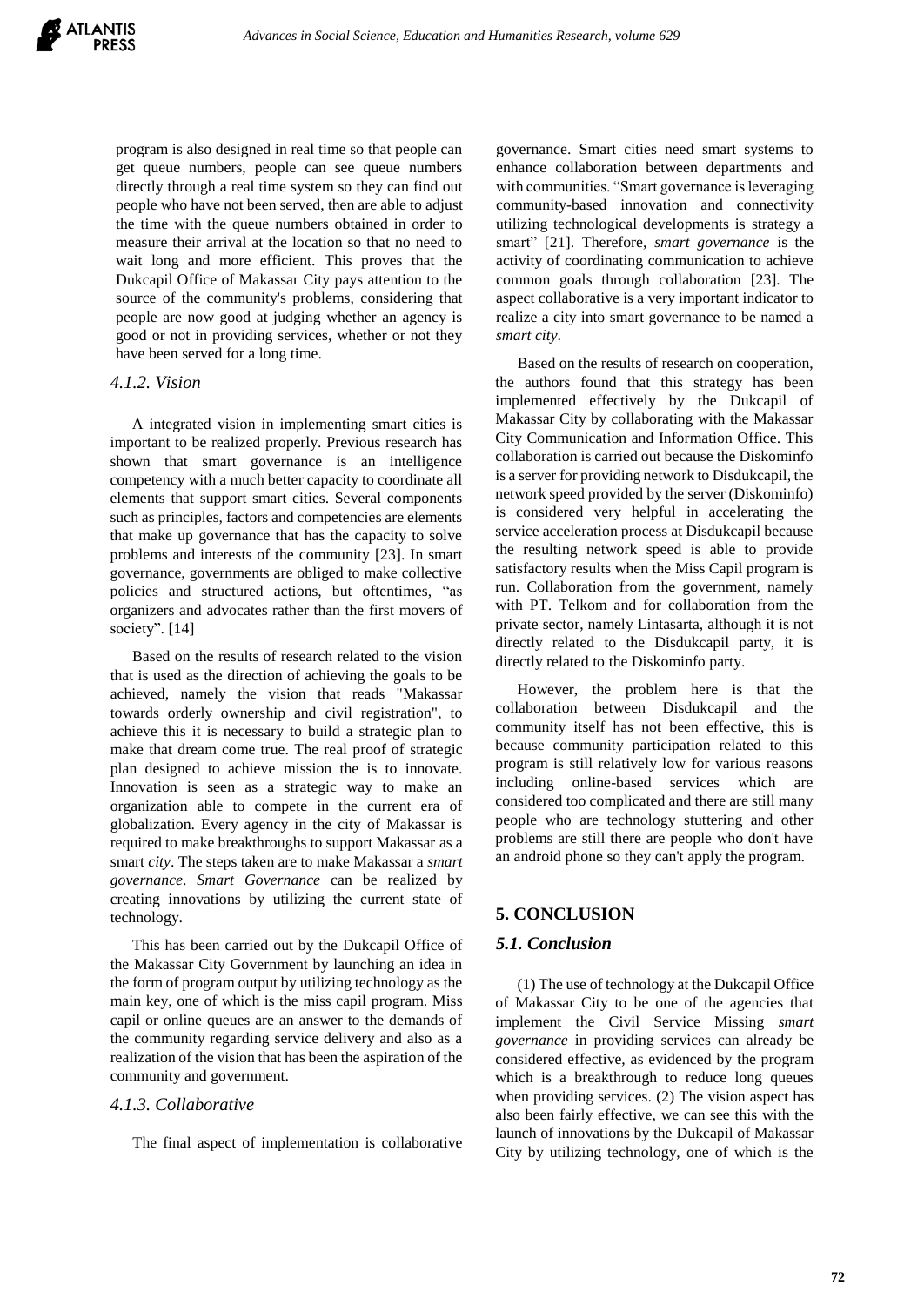

miss capil program. Missing capil or online queues is considered to be the answer to the vision that has been used as a goal by the Office Population Registry Makassar Cityand Civil. (3) The aspect collaborative has not been fully considered effective, although cooperation between government and private organizations has been established, but community participation related to this program is still low.

Seeing the current situation where every agency is required to innovate innovations to support Makassar as a *smart city*, then each agency must also conduct socialization special to the Population Makassar City and Civil Registry Office on programs issued to the public so that the program can run as it should, because we know that these innovations have the effect of providing public services that meet the expectations of the community.

#### **REFERENCES**

- [1] Alkandari, A., Alnasheet, M., & Al shekhly, IF, "Smart cities: Survey". Journal of Advanced Computer Science and Technology Research, 2012. 2, 79–90.
- [2] AM ETIC, "Smart cities. Madrid, Spain: Lea ders Comun icacion", 2013.
- [3] Anthopoulos, LG, & Reddick, CG, "Smart C ity and Smart Government". In Proceedings of the 25th international conference companion on world wide web WWW'16, 2016. (pp. 35.1– 35.5).
- [4] Barrionuevo, JM, Berrone, P., & Ric art, JE, "Smart Cities, Sustainable Progress". IESE Insight, 2012. 14, 50–57.
- [5] Batagan, L, "Smart Cities And Sustainability Models". Informatica Economica", 2011. 15, 80–87.
- [6] Batty, M., Axhausen, KW, Giannotti, F., Pozdnoukhov, A., Bazzani, A., Wachowicz, M., Portugali, Y, "Smart cities of the future". European Physical Journal, 2012. 214, 481– 518.
- [7] Bolivar, MPR, & Meijer, AJ, "Smart Governance: Using a Literature Review and Empirical Analysis to Build a Research Model". Social Science Computer Review, 2016. 34(6), 673–692.
- [8] Caragliu, A., De l Bo, C., & Ni jkamp, P, "Smart citis in Europe". Proceedings to the 3rd

Central European Conference on Regional Science, Kosice, Slovak Republic, 2009. 45–59.

- [9] Cohen, B, "The Top 10 Smart Cities On The Planet". 2012.
- [10] Giffinge, R., & Pichler-Milanović, N, "Smart cities: Ranking of European medium-size d cities". Centre of Regional Science, Vienna University of Technology, 2007.
- [11] Giffinger, R., Fertner, C., Kramar, H., Meijers, E., & Pichler-Milanovic´, N*,"*Smart cities: Ranking of European medium-sized cities". Vienna, Austria, 2007. Retrieved from http://www.smartcities.eu/download/smart\_cities\_final\_rep ort..pdf.
- [11] Gil-Garcia, JR, Helbig, N., & Ojo, A, "Being smart: Emerging technologies and innovationn in the public sector". Government Information Quarterly, 31 (supplement 1), 2014. I1–I8.
- [12] Kourtit, K., Nijkam p, P., & Arribas, D, "Smart Cities In Perspective A Comparative European Study Bymeans Of Self-Organizing Maps". Innovation: The European Journal of Social Science Research, 2012. 25,229–246.
- [13] Leydesdorff, L., & Deakin, M, "Triple-Helix Model Of Smart Cities: A Neo-Evolutionary Perspective". Journal of Urban Technology, 2011. 18, 53–63.
- [14] Linders, D, "From E-Government To We-Government: Defining A Typology For Citizen Coproduction In The Age Of Social Media". Government Information Quarterly, 2012. 29, 446– 454.
- [15] Mahsyar, A, "Masala h Pelayanan Publik di Indonesia dalam Perspektif Administrasi Publik". Otoritas Jurnal Ilmu Pemerintahan, 2011. 1(2)
- [16] Mellouli, S., Luna-Reye s, LF, & Zhang, J. (2014), "Smart government, citizen participation and open data". Information Polity, 19 (1, 2), 2014. 1-4.
- [17] Odendaal, N, "Information And